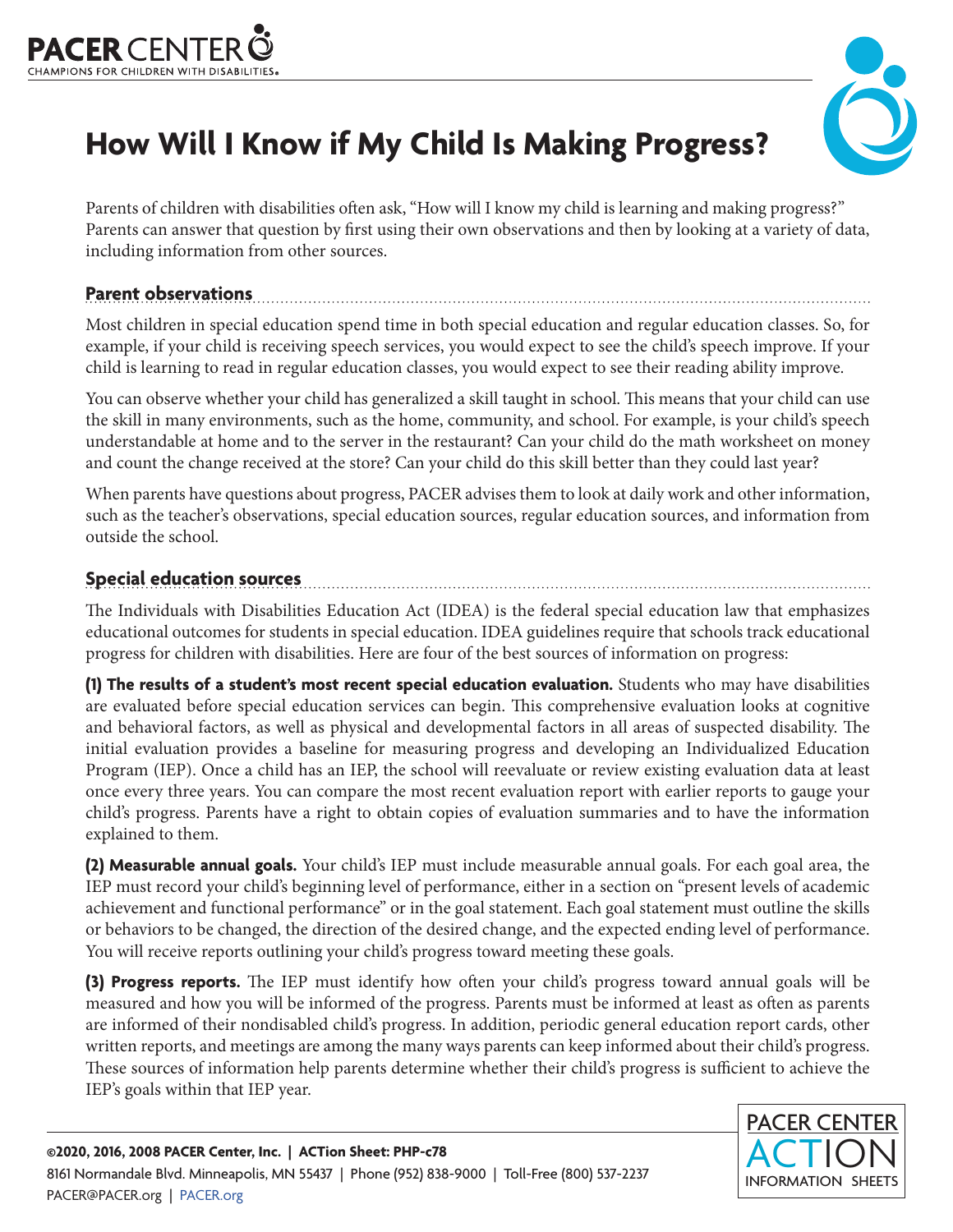**(4) Annual IEP review.** A new IEP is written annually for children in special education. The IEP must include a statement of the child's present level of performance for each goal. Parents can compare this statement to the statement made the previous year. For example, how much has the child's reading level advanced? How much has the child's on-task behavior increased? How did the child perform on district and statewide assessments?

#### **Regular education sources**

Children with disabilities have the right to participate in the general curriculum—the curriculum used for all students—whenever appropriate. Parents can receive additional information on progress from regular education sources, such as:

**(1) Classroom teacher information.** If your child participates in a regular classroom for all or any part of a day, you can request to meet with the teacher if you are concerned or have questions about your child's progress. You can also attend teacher's conferences, open houses, and other typical school events for more information, observations, and feedback about your child's progress. Daily work, test scores, and report cards can also provide valuable information.

**(2) Districtwide assessments.** Students have a right to participate in districtwide assessments as appropriate. Schools frequently use the MAP (Measures of Academic Progress) tests, which compare the academic achievement of students across age or grade level. You can also use these tests to see if your child is making progress when the test is administered from year to year.

**(3) Statewide assessments.** Children with disabilities also have a right to be included in statewide assessment programs with appropriate accommodations when necessary. If the IEP team determines a child cannot participate in statewide testing, even with accommodations, the school must use an alternative assessment for the student. Statewide assessments are given in grades 3-8, 10 and 11.

**Minnesota Comprehensive Assessments (MCA)** are designed to ensure educational accountability in schools across the state. The results help schools and districts identify strengths and weaknesses in curriculum and instruction so schools can adequately prepare students to meet the state's academic standards. Student scores are a rating of 1 (low) to 4 (high). These scores can indicate how your child is progressing in the skills needed to meet Minnesota's academic standards.

**The Minnesota Test of Academic Skills (MTAS).** This alternate assessment measures the progress of students with the most significant cognitive disabilities in reading, mathematics, and science. The standards are different from those of the MCA, although they are still based on the general curriculum. These tests are given in grades 3-8, 10 and 11. The MTAS uses a variety of activities rather than paper-and-pencil testing. The assessments are administered to each child individually by the child's teacher or other school personnel familiar to the child.

## **Information from outside the school**

School isn't the only source of information on a child's educational progress. Independent evaluation and less formal observations can provide a fuller picture of a child's progress.

### **Independent evaluation**

Children can be assessed at non-school facilities, sometimes at the expense of the school district and sometimes at the family's expense. In either case, independent evaluation results can be compared to previous testing and other progress indicators.

## **What if my child is not making progress?**

If you think your child is not making meaningful educational progress, you can request a meeting to discuss revisions to the child's IEP. The school cannot guarantee that a child will achieve the goals in the IEP; however, the school must make a "good faith effort" to assist the child to do so.